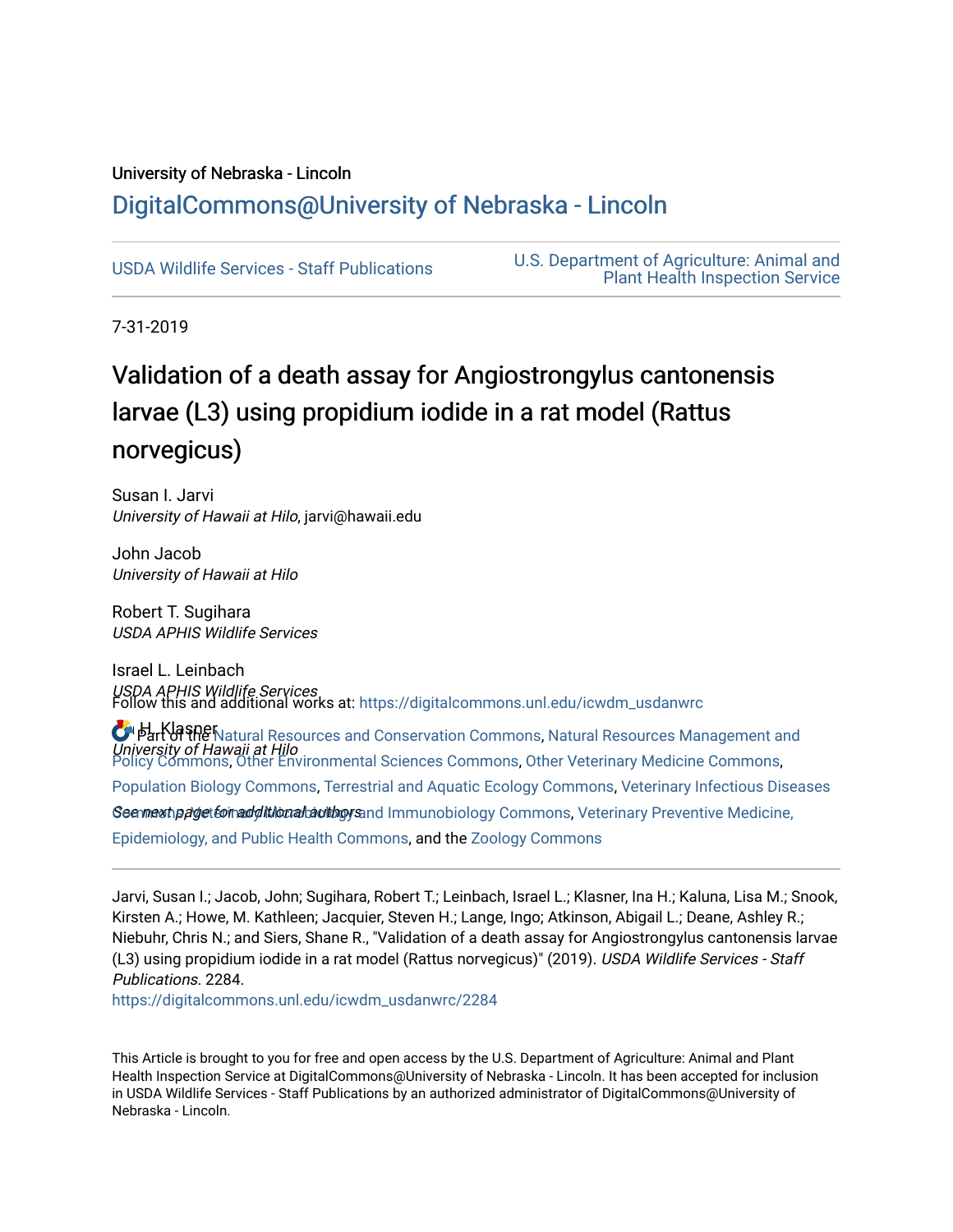## Authors

Susan I. Jarvi, John Jacob, Robert T. Sugihara, Israel L. Leinbach, Ina H. Klasner, Lisa M. Kaluna, Kirsten A. Snook, M. Kathleen Howe, Steven H. Jacquier, Ingo Lange, Abigail L. Atkinson, Ashley R. Deane, Chris N. Niebuhr, and Shane R. Siers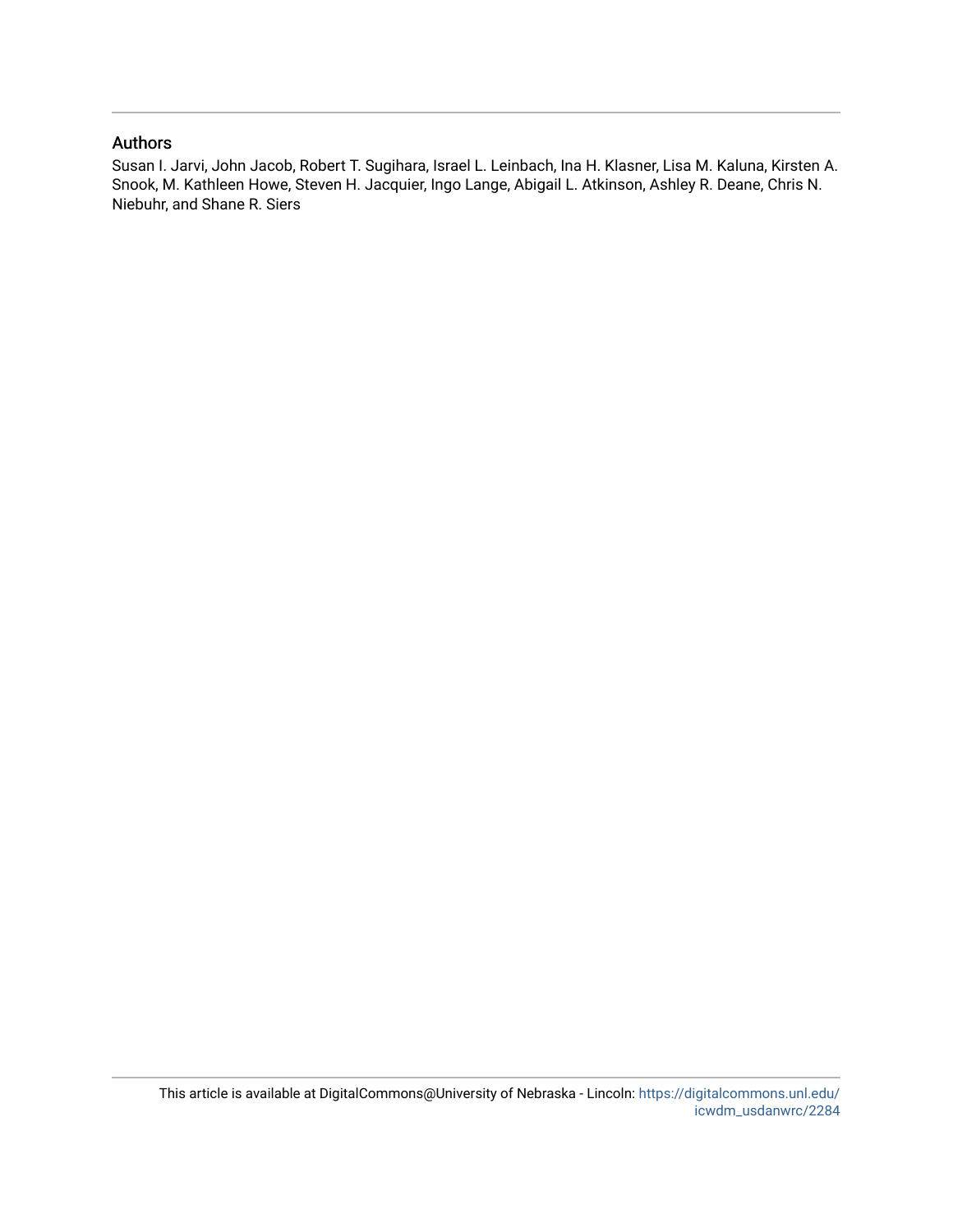[cambridge.org/par](https://www.cambridge.org/par)

## Research Article

Cite this article: Jarvi SI et al (2019). Validation of a death assay for Angiostrongylus cantonensis larvae (L3) using propidium iodide in a rat model (Rattus norvegicus). Parasitology 146, 1421–1428. [https://doi.org/10.1017/](https://doi.org/10.1017/S0031182019000908) [S0031182019000908](https://doi.org/10.1017/S0031182019000908)

Received: 9 May 2019 Revised: 28 June 2019 Accepted: 28 June 2019 First published online: 31 July 2019

#### Key words:

Angiostrongylus cantonensis; autofluorescence; nematode; neuroangiostrongyliasis; propidium iodide; rat lungworm; validated death assay

#### Author for correspondence:

Susan I. Jarvi, E-mail: [jarvi@hawaii.edu](mailto:jarvi@hawaii.edu)

This document is a U.S. government work and is not subject to copyright in the United States

© Cambridge University Press 2019



## Validation of a death assay for Angiostrongylus cantonensis larvae (L3) using propidium iodide in a rat model (Rattus norvegicus)

Susan I. Jarvi<sup>1</sup> **D**[,](https://orcid.org/0000-0002-9824-0509) John Jacob<sup>1</sup>, Robert T. Sugihara<sup>2</sup>, Israel L. Leinbach<sup>2</sup>, Ina H. Klasner<sup>1</sup>, Lisa M. Kaluna<sup>1</sup>, Kirsten A. Snook<sup>1</sup>, M. Kathleen Howe<sup>1</sup>, Steven H. Jacquier<sup>1</sup>, Ingo Lange<sup>1</sup>, Abigail L. Atkinson<sup>1</sup>, Ashley R. Deane<sup>3</sup>, Chris N. Niebuhr<sup>2</sup> and Shane R. Siers<sup>2</sup>

<sup>1</sup> Department of Pharmaceutical Sciences, Daniel K. Inouye College of Pharmacy, University of Hawaii at Hilo, Hilo, HI, USA; <sup>2</sup>USDA APHIS Wildlife Services, National Wildlife Research Center, Hawaii Field Station, Hilo, HI, USA and <sup>3</sup>Department of Psychology, University of Otago, Dunedin, New Zealand

## Abstract

Angiostrongylus cantonensis is a pathogenic nematode and the cause of neuroangiostrongyliasis, an eosinophilic meningitis more commonly known as rat lungworm disease. Transmission is thought to be primarily due to ingestion of infective third stage larvae (L3) in gastropods, on produce, or in contaminated water. The gold standard to determine the effects of physical and chemical treatments on the infectivity of A. cantonensis L3 larvae is to infect rodents with treated L3 larvae and monitor for infection, but animal studies are laborious and expensive and also raise ethical concerns. This study demonstrates propidium iodide (PI) to be a reliable marker of parasite death and loss of infective potential without adversely affecting the development and future reproduction of live A. cantonensis larvae. PI staining allows evaluation of the efficacy of test substances *in vitro*, an improvement upon the use of lack of motility as an indicator of death. Some potential applications of this assay include determining the effectiveness of various anthelmintics, vegetable washes, electromagnetic radiation and other treatments intended to kill larvae in the prevention and treatment of neuroangiostrongyliasis.

## Introduction

Rat lungworm (Angiostrongylus cantonensis) is a zoonotic, pathogenic nematode and the causative organism for the clinical condition known as neuroangiostrongyliasis or rat lungworm disease. Like most nematodes, A. cantonensis has four distinct larval stages (L1-L4) and a sub-adult stage (L5). Each stage is designated by the number of times the larva molts its cuticle in its lifetime (Wharton, [1986](#page-9-0)). The development from L1 to L3 takes place in an intermediate gastropod host. Development from L3 to L5, as well as reproduction by adult nematodes and production of eggs and L1, takes place in the definitive rat host. The L3 stage is the only stage known to infect vertebrate hosts, including the definitive (rat) host and accidental hosts such as humans (Mackerras and Sandars, [1955\)](#page-9-0). Transmission to humans is thought to be due to ingestion of L3 larvae in infected gastropods, on improperly washed produce (Heyneman and Lim, [1967](#page-8-0); Wang et al., [2008](#page-9-0)) or in contaminated water (Cheng and Alicata, [1964;](#page-8-0) Richards and Merritt, [1967;](#page-9-0) Crook et al., [1971](#page-8-0); Howe et al., [2019\)](#page-8-0). The invasive semi-slug, Parmarion martensi, is an extremely efficient host and is thought to be the primary cause of the increase in severe neuroangiostrongyliasis in Hawaii since its introduction in 2004 (Hollingsworth et al., [2007](#page-8-0); Jarvi et al., [2018\)](#page-9-0). Due to the potential severity of the disease in Hawaii, the prevention and treatment of neuroangiostrongyliasis have a renewed sense of urgency.

At the forefront of prevention and treatment of neuroangiostrongyliasis, research is needed to identify ways to disinfect contaminated produce and water as well as verifying the effects of anthelmintic drugs on A. cantonensis L3 larvae. New technology offers improved methods over those historically used in determining nematode viability. This type of study requires the researcher to determine whether larvae are killed after treatment and are therefore non-infective. If a larva moves under the microscope, it must be alive, and therefore has at least the potential of infectivity; but if it is not moving, there is currently no reliable in vitro assay to determine that the larva is truly dead and therefore non-infective. Sano et al. ([1981\)](#page-9-0) developed a method to study in vitro effects of various chemical substances based on the motility of parasitic nematodes such as A. cantonensis, Angiostrongylus costaricensis and Dirofilaria immitis (dog heartworm). The study documented the paralytic effect of various anthelmintics, such as avermectin B1a, ivermectin, diethylcarbamazine and pyrantel, on A. cantonensis (reviewed in Mentz and Graeff-Teixeira, [2003](#page-9-0)). Terada et al. ([1986](#page-9-0)) evaluated the in vivo sensitivity of 19 different anthelmintics on A. cantonensis and A. costaricensis using larval motility as a measure of drug sensitivity. They found that hexylresorcinol, bithionol, niclosamide and levamisole significantly decreased the motility of A. costaricensis while A. cantonensis remained active and that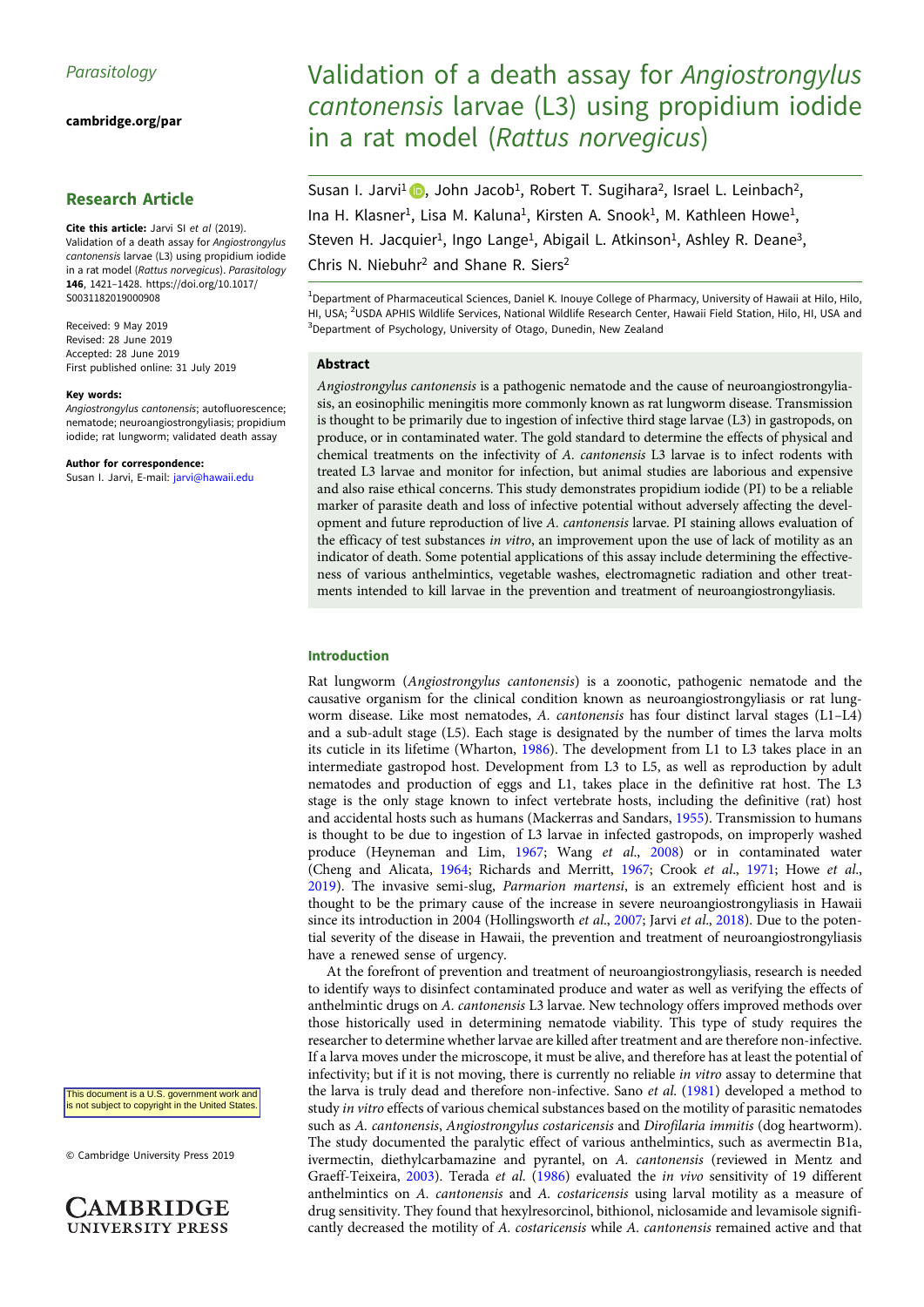piperazine, avermectin B1a and ivermectin significantly decreased the motility of A. cantonensis while minimally affecting the motility of A. costaricensis. Conclusions based on the motility of nematodes can be misleading because inactive or sessile behaviours in nematodes are common regardless of exposure to any substance (Kusnawidjaja, [1960;](#page-9-0) Anderson et al., [1979\)](#page-8-0). In addition, nematodes may appear to be immobilized by exposure to sub-lethal doses of a test substance when the test substance itself may not possess a larvicidal or nematocidal effect but may induce paralysis or an anaesthetic effect from which the larvae may recover with time (Chandel, [2002\)](#page-8-0).

The gold standard to determine the efficacy of a substance against A. cantonensis is to infect rodents with substance-treated larvae and monitor for infection (Crook et al., [1971\)](#page-8-0). Zanini and Graeff-Teixeira [\(2001\)](#page-9-0) isolated A. costaricensis L3 larvae from slugs (Phyllocaulis soleiformis) by digestion with 30% (w/v) pepsin-0.7% HCl solution for 2 h at 37 °C. The isolated larvae were then treated with 1.5% bleach, vinegar and saturated cooking salt. Treated larvae were then administered into Swiss mice. Mice were euthanized and autopsied, showing that the 1.5% bleach treatment was the most effective, with one adult worm recovered from 1/35 mice. In the vinegar-treated group, 29 adult worms were recovered among 32 mice, and 90 adult worms were recovered from the salt-treated group from 21 mice. Crook et al. [\(1971](#page-8-0)) isolated A. cantonensis L3 larvae by drowning giant African snails (Achatina fulica). The isolated larvae were then treated with iodine solution ( $\sim$ 15 mg L<sup>-1</sup> of water), and the treated larvae were then fed to rats. After 21 days, a reduced number of L5 larvae were isolated from the rats infected with iodine-treated larvae compared to controls, but the iodine treatment did not completely kill all larvae.

It is the standard practice to challenge rats in order to determine post-treatment larvae viability. However, the use of in vivo studies for every test substance of interest is not practical due to the time, expense and care requirements for the rats, as well as the mandate to minimize live animal use under animal welfare guidelines. Development of an in vitro viability assay would provide the opportunity to evaluate the sensitivity of A. cantonensis to a multitude of test substances or physical treatments. Ferreira et al. ([2015\)](#page-8-0) demonstrated differential staining of Caenorhabditis elegans, a free-living non-parasitic nematode, using propidium iodide (PI). They determined the  $IC<sub>50s</sub>$  of two widely used, broad-spectrum anthelmintics, albendazole and ivermectin, using fluorescence from the bound PI as the indicator of death. PI is a fluorescent stain that is excited by green light (535 nm) and emits red florescence (617 nm). The cationic nature of the PI molecule makes it membrane impermeable (due to the positive charge on the extracellular membrane surface of cells). In order for PI to enter a cell, the integrity of the cell membrane must be sufficiently compromised, i.e. when the cell is dead. Staining occurs when PI intercalates with the DNA non-specifically. After binding to DNA, the fluorescence of PI is enhanced 20- to 30-fold, making the difference between background signal and unbound stain negligible (Gilbert and Ehrenstein, [1984;](#page-8-0) Zhao et al., [2010](#page-9-0)). Although PI is widely used in culture cell viability assays to identify dead cells (Zhao et al., [2010](#page-9-0)) including cells of C. elegans (Ferreira et al., [2015\)](#page-8-0), the efficacy of PI in A. cantonensis (L3) is unknown. In this study, we evaluate a PI-based in vitro viability assay for L3 A. cantonensis larvae and then validate this assay in a rat model.

#### Methods

## Rats

housed in individual  $21 \times 47 \times 26$  cm polycarbonate shoebox cages (per ILAR 2011) at the USDA-APHIS Wildlife Services National Wildlife Research Center (NWRC) Hawaii Field Station, Hilo, HI, USA. Rats were maintained on Laboratory Rodent Diet 5001 (LabDiet, St. Louis, MO, USA) and provided water ad libitum. Rats were allowed to acclimate for 7–10 days prior to the start of the study. Individual animals were identified with a cage card which identified the animal number. Rats were 7 months old at the start of the study. All procedures in this study were completed in accordance with the USDA-Animal Plant Health Inspection Service-National Wildlife Research Center, which approved this study (QA-2879) (see Ethical standards).

#### Study design

Each rat received  $1 \text{ mL of } dH_2O$  containing 50 larvae and the uninfected control group received 1 mL of  $dH_2O$  without larvae. Treatment groups were: (1) live-stained larvae ( $n = 5$  rats); (2) live-unstained larvae ( $n = 5$  rats); (3) killed-stained larvae ( $n =$ 10 rats); (4) killed-unstained larvae ( $n = 10$  rats); and (5) uninfected controls ( $n = 5$  rats). All rats were monitored daily, and body weights were recorded weekly. As the spleen is a lymphatic organ, spleen weights were recorded at the time of necropsy to evaluate any difference in mass between groups.

#### Angiostrongylus cantonensis larvae collection

Parmarion martensi are semi-slugs known to have high infection levels of A. cantonensis in Hawaii (Hollingsworth et al., [2007](#page-8-0)). Semi-slugs were collected from the University of Hawaii at Hilo campus and immersed in 50 mL  $dH_2O$  in 50 mL Falcon tubes for 72 h. The bottom 15 mL from each tube was transferred to a culture plate (100 mm  $\times$  15 mm) (Howe *et al.*, [2019](#page-8-0)) and observations were made under a dissection microscope (Wild Heerbrugg M4A APO) at 10–40× to detect the presence of larvae. Live larvae with S and Q swimming movements attributed to A. cantonensis L3 larvae (Lv et al., [2009](#page-9-0)) were collected using a 20 µL micropipette and transferred into 0.5% pepsin-0.5% HCl (pH 1.41) solution for 30 min at room temperature (Ash, [1970;](#page-8-0) Wang et al., [1991\)](#page-9-0). Larvae were then transferred into a 100 mm  $\times$  15 mm culture plate containing 30 mL of dH<sub>2</sub>O using a micropipette; this preparation served as the larval stock.

### Larvae preparation and staining

Larvae preparations ( $n = 34$ ) consisted of 50 hand-counted larvae in 100  $\mu$ L dH<sub>2</sub>O from the larval stock which were added to 900  $\mu$ L of dH<sub>2</sub>O in 1.5 mL Eppendorf tubes. Live larvae replicates ( $n = 6$ stained,  $n = 6$  unstained) were prepared as described above. Killed larvae preparations ( $n = 11$  stained,  $n = 11$  unstained) were made by adding 50 larvae in 100  $\mu$ L dH<sub>2</sub>O from the larval stock into 900 μL of 100% methanol, followed by freezing at −80 °C for 30 min (Ferreira et al., [2015](#page-8-0)). Methanol was removed by centrifugation at 2000 rpm for 5 min, ∼900 µL supernatant removed and replaced with 800  $\mu$ L of dH<sub>2</sub>O resulting in a final volume of 900 µL. This washing procedure was repeated three times.

PI (Biotium, Freemont, CA, USA) was used to make a 1.25% or 8.7 mm stock solution in  $dH_2O$ . One hundred microlitres of the stock PI solution was added to each of the 11 tubes/replicates in the stained killed larvae group and to the six tubes/replicates in the stained live larvae group, resulting in a final volume of 1 mL in each tube/replicate. For the unstained larvae groups,  $dH_2O$  was used instead of PI. All tubes were incubated for 30 min at room temperature. The excess (unbound) PI was removed by following the dH2O washing procedure as described above for removing methanol. For visual confirmation of staining, one tube/replicate

Wistar IGC outbred laboratory strains of Rattus norvegicus ( $n = 40$ ) were obtained from Charles River Labs (Raleigh, NC, USA) and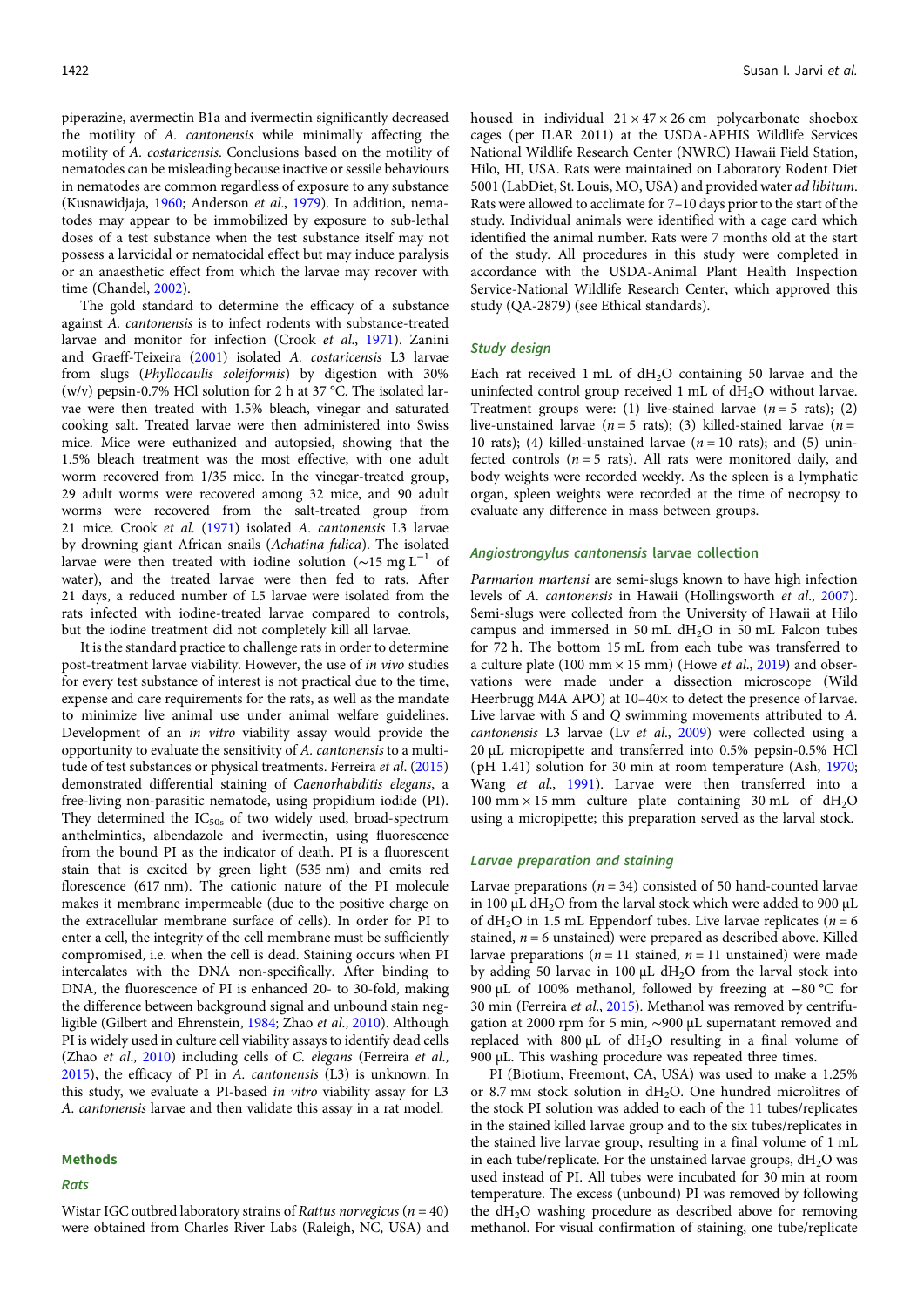from each group was picked at random, centrifuged at 2000 rpm for 5 min and the bottom 100 µL was transferred into individual wells of a black, transparent-bottom view plate (#384, PerkinElmer, Waltham, MA, USA). Imaging was conducted on a high content imaging system (Operetta, Perkin Elmer, USA) with a  $20 \times$  long working distance lens using brightfield, PI and fluorescein filters.

Viable fluorescent stains Hoechst 33 342 (Life Technologies Corporation, USA), calcein AM (Invitrogen, USA), acridine orange (Acros Organics, USA) and DAPI (Sigma-Aldrich, USA) (Kusnawidjaja, [1960;](#page-9-0) Anderson et al., [1979](#page-8-0)) were tested for their effectiveness in staining live A. cantonensis larvae. Tests were conducted in a 384-well plate (PerkinElmer). Each test involved 30 larvae in triplicate in tap water (100 µL well−<sup>1</sup> ) with final concentrations of  $1, 0.8, 0.5, 0.2$  and  $0.1 \text{ mm}$  of each stain. Plates were subject to room temperature incubation for 24 h. Visualization was conducted by fluorescent microscopy (Leica, DMIL LED, Germany) and Operetta.

#### Autofluorescence

To determine the extent to which L3 A. cantonensis larvae autofluoresce, dead larvae were prepared as described above and live larvae were treated with 15 mm ivermectin pharmaceutical secondary standard prepared using 2% DMSO-dH2O (Sigma-Aldrich) to reduce their motility for imaging. Lambda scans were performed  $(n = 10)$  using a Leica confocal microscope (SPE). Excitation was evoked using a 488 nM laser and subsequent emission was detected through a beam splitter with a reflection/transmission ratio of 30/70. For quantification of the different samples, a dichroic beam splitter was used that cut-off emission at 488 and 635 nM. For comparative analysis, the emissions of different samples were acquired simultaneously and quantified between 525 and 535 nM.

## Rat gavage

Rats were sedated with an isoflurane-oxygen vaporizer/regulator in an induction chamber and larvae preparations were gavaged into the distal oesophagus of the rats based on the appropriate assigned treatment groups. Sterile 13 gauge, 90 mm long flexible plastic gavage tubes (Instech Laboratories, Inc., Plymouth Meeting, PA, USA) and 1 mL sterile tuberculin syringes (Norm-ject, Tuttlingen, Germany) were used to deliver the 1 mL A. cantonensis larvae dose or water only dose to each rat.

#### **Necropsy**

Rats were held for 6 weeks and humanely euthanized in a  $CO<sub>2</sub>$ chamber. Up to 2 mL of whole blood samples were collected via cardiac puncture post-euthanasia.

Selected organs (brain, heart, lung and spleen) were dissected and placed into individual culture plates to be examined under a microscope for the presence of adult worms, decaying larvae or L3 stage A. cantonensis. Dissection tools were used for each rat after being disinfected and decontaminated of DNA by a  $\geq 10$  min soak in a 1:10 commercial bleach containing 6.0% (v/v) sodium hypochlorite (Clorox, Oakland CA, USA) (Prince and Andrus, [1992;](#page-9-0) Besselsen, [1995](#page-8-0)). The heart and lungs of each rat were examined using fine-tip forceps under Olympus or Leica 10–40× dissection microscope for extraction of adult worms. Nematodes recovered were sexed, recorded and washed  $3\times$  in cold  $1\times$  PBS with  $1\times$  protease inhibitor (Halt™ Protease and Phosphatase Inhibitor Single-Use Cocktail EDTA-free, Thermo Fisher Scientific, Waltham, MA, USA) before being placed in pre-weighed tubes containing the same solution on ice. Nematodes were then stored frozen at −80 °C for future studies. Spleen weights were recorded

because the spleen is a lymphatic organ and can serve as an indicator of infection. Finally, ∼250 mg of bilateral cortex and spinal cord (bregma  $\sim$ +1.08 to −5.28 mm, and posterior to  $\sim$ 15.00 mm, respectively) (Paxinos and Watson, [2007](#page-9-0)) and right upper lung lobe from each rat were collected into 2 mL screw cap tubes containing 500 mL DNA lysis buffer (0.1 M Tris-HCl, 0.1 M EDTA, 2% SDS) and stored at −80 °C. Tissue samples were stored frozen until DNA was extracted for PCR. DNA extractions and real-time PCR were carried out as described (Jarvi et al., [2012](#page-8-0); Howe et al., [2019](#page-8-0)).

#### Data summary and statistics

The Anderson–Darling normality test was used to determine the distribution of data for each treatment group for spleen weight and difference in body weight between the start of the trial and upon necropsy. Differences in normally distributed data were evaluated with t-tests, Mann–Whitney U tests were used for data not normally distributed with two groups, and Kruskal– Wallace for data not normally distributed evaluating the five treatment groups. All statistics were completed using Minitab 18 (Minitab Inc., [2010\)](#page-9-0).

#### **Desults**

#### Rats

The number of male and female rats assigned to each treatment group was: treatment group (1) stained live larvae (3 male/2 female rats); (2) unstained live larvae (2 male/3 female rats); (3) stained killed larvae (5 male/5 female rats); (4) unstained killed larvae (5 male/5 female rats); and (5) uninfected controls (3 male/2 female rats). A total of 35 rats were included in the study.

#### Larvae and staining

A total of 1700 A. cantonensis larvae were isolated from a single P. martensi which was estimated to have been infected with over 5000 larvae. A lambda scan was conducted to assess the autofluorescent properties that dead and live larvae may display using an excitation laser of 488 nM and the evoked emission was recorded between 500 and 795 nM using confocal acquisition [\(Fig. 1](#page-5-0)). The emission spectra of dead and live larvae that were acquired simultaneously in the same field of view which resulted in a maximum emission at ∼525 nM and a secondary peak at 590 nM are shown in [Fig. 1A](#page-5-0). In order to display the entire spectrum between 500 and 795 nM, the emission was evoked and recorded through a beam splitter with a reflectionto-transmission (RT) ratio of 30 to 70%, respectively. The use of an RT beam splitter results in reduced excitation and emission properties. In order to resolve emission differences between live and dead larvae, a dichroic beam splitter was used with bandpass cut-off at 488 and 635 nM. Indeed, the increase in excitation and emission displayed the higher fluorescent properties that live (right) larvae displayed compared to their dead (left) counterparts [\(Fig. 1B\)](#page-5-0). An example image of dead and live larvae of the acquisitions that were quantified is shown in [Fig. 1C.](#page-5-0)

Larvae were prepared and stained as described above and images produced by the Operetta after staining live and dead larvae are shown in [Fig. 2](#page-5-0). Images were collected using either brightfield ([Fig. 2A](#page-5-0)), PI filter ([Fig. 2B](#page-5-0)) in which excitation occurs at 535 nm and emission at 617 nm, or both PI and fluorescein filters [\(Fig. 2C\)](#page-5-0) (excitation occurs at 400 nm and emission at 550 nm). The fluorescein filter on the Operetta or use of a filter with fluorescein range on the fluorescent microscope allowed detection of autofluorescent live larvae, which appear green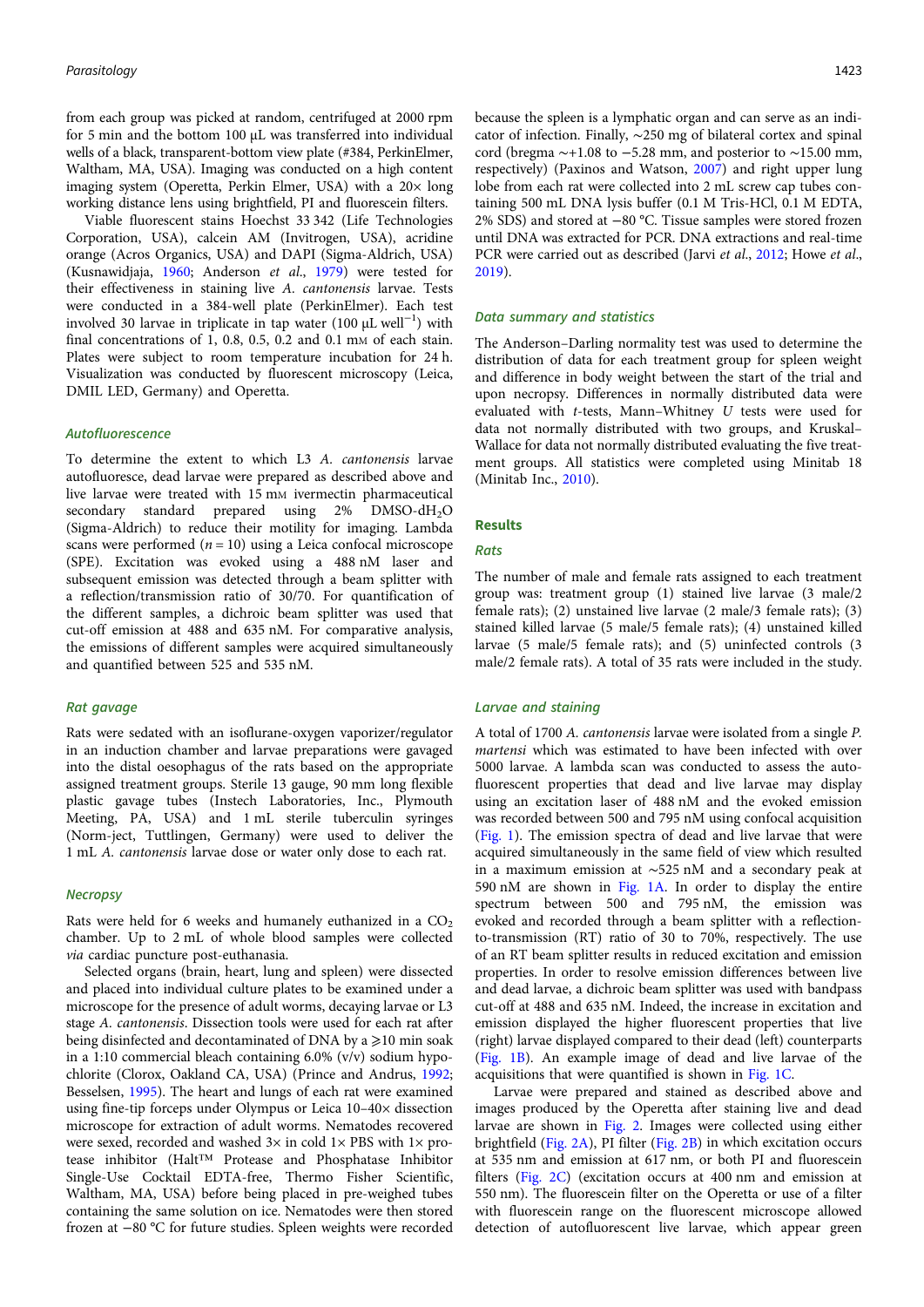<span id="page-5-0"></span>

Fig. 1. (A) Averaged emission spectrum of the dead (red) and live (green) larvae. Emission between 500 and 795 nM was detected using a laser scan confocal microscope with excitation at 488 nM and a beam splitter with a reflection/transmission ratio of 30/70. A difference in emission intensity between dead and live larvae was quantified using a dichroic beam splitter and emission was recorded between 525 and 535 nM. (B) Averaged emission intensity at 525–535 nM of live and dead larvae that were recorded in the same field of view  $(n=9-11)$  using dichroic beam splitters at 488 and 635 bandwidths. (C) Examples of fluorescence emitted at 534 nM from live (left) and dead (right worm).



Fig. 2. Larvae visualization on the Operetta High-Content Imaging System under brightfield (A), propidium iodide (PI) filter (B), fluorescein filters (C) and PI and fluorescein filters (D) using a PI channel colour setting of #FFCE00. Killed larvae after PI staining appear bright white and autofluorescence of live and killed non-PI stained larvae appear green under the fluorescein filter (D). Live larvae may show varying levels of PI fluorescence over time as larvae die and categorization of PI stained larvae from 0F with no fluorescence to 5F with maximum fluorescence is shown in (E).

(Fig. 2C). Larvae appear bright yellow or white with the filter for detecting PI-stained larvae using a colour setting of #FFCEOO on the Operetta (Fig 2B and C). Regardless of staining, all live larvae appeared green under the fluorescein filter and all killed larvae appeared white or yellow under the PI filter. Larvae may show varying levels of PI fluorescence over time as they die (Fig 2D and E).

No staining occurred in larvae exposed to calcein AM for 24 h (data not shown), and only moderate staining occurred when larvae were exposed to Hoechst 33 342 for 24 h of incubation. Strong staining occurred when larvae were exposed to acridine orange, but there were also high levels of background fluorescence from the unbound stain. Additionally, all the larvae appeared dead after 12 h of incubation with acridine orange.

## Body and spleen weights

Pre-treatment body weight of rats (prior to gavage) was recorded at the start of the trial and recorded weekly thereafter for 5 weeks, and post-euthanasia body weight was recorded at week 6. Body weight consistently increased over the course of the trial. We conducted a Kruskal–Wallis test to evaluate the overall change in body weight between treatments and found no significant differences ( $P = 0.931$ ) when testing included both males and females (data not shown). Since male weight was consistently greater than female weight, we completed subsequent analysis within each treatment group on males and females separately. We calculated the per cent change in body weight as: (post-euthanasia weight minus pre-treatment weight) divided by pre-treatment weight  $\times$ 100. Within each treatment, we found a significant difference between males and females  $(P < 0.001)$  in per cent change in body weight, with males having greater body weight increases than females (data not shown).

Spleen weight data, which included males and females, had a normal distribution, so one-way analysis of variance and t-tests were conducted. Significant differences were found among groups  $(P = 0.035)$  and individual comparison *t*-tests were run on all possible combinations of groups to locate the significant comparison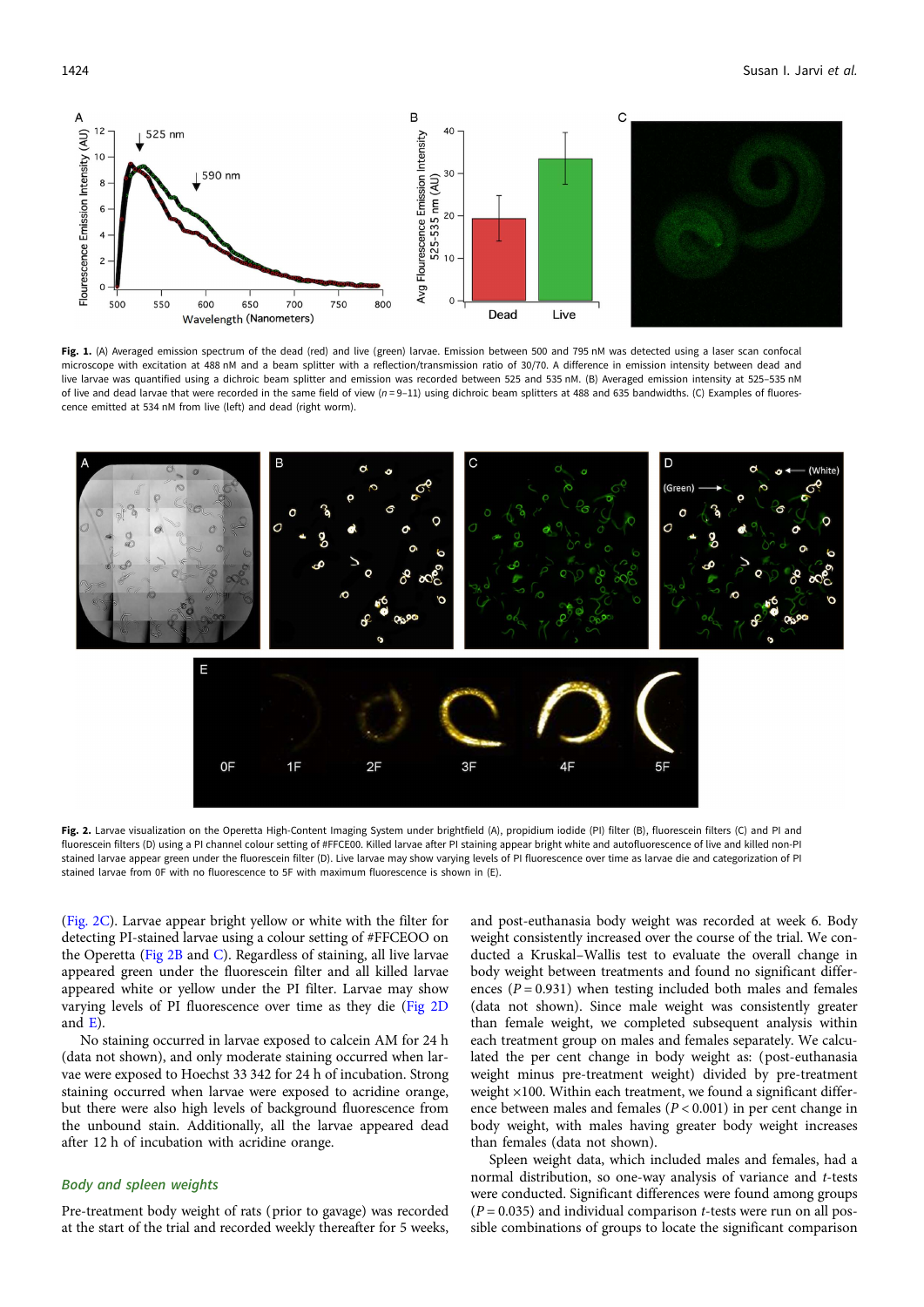|                | PI stained live larvae<br>$n = 5$ rats |                          | PI unstained live<br>larvae<br>$n = 5$ rats |                          | PI stained dead<br>larvae<br>$n = 10$ rats |              | PI unstained dead<br>larvae<br>$n = 10$ rats |              | Untreated controls<br>$n = 5$ rats |              |
|----------------|----------------------------------------|--------------------------|---------------------------------------------|--------------------------|--------------------------------------------|--------------|----------------------------------------------|--------------|------------------------------------|--------------|
| Rat $\#^a$     | Male                                   | Female                   | Male                                        | Female                   | Male                                       | Female       | Male                                         | Female       | Male                               | Female       |
| 1              | 12                                     | 8                        | 11                                          | 10                       | $\mathbf 0$                                | $\mathbf 0$  | $\mathbf 0$                                  | $\mathbf 0$  | $\mathbf 0$                        | $\mathbf 0$  |
| $\overline{2}$ | $\overline{7}$                         | $\overline{2}$           | 15                                          | 10                       | $\mathbf{0}$                               | $\mathbf 0$  | $\mathbf{0}$                                 | $\mathbf{0}$ | $\mathbf{0}$                       | $\mathbf 0$  |
| 3              | 23                                     | 13                       | $\overline{7}$                              | 10                       | $\mathbf 0$                                | $\mathbf 0$  | $\mathbf 0$                                  | $\mathbf 0$  | $\mathbf{0}$                       | $\mathbf 0$  |
| 4              | 11                                     | 11                       | 21                                          | 13                       | $\mathbf{0}$                               | $\mathbf{0}$ | $\mathbf{0}$                                 | $\mathbf{0}$ | $\mathbf{0}$                       | $\mathbf 0$  |
| 5              | 13                                     | 13                       | 14                                          | 9                        | $\mathbf{0}$                               | $\mathbf 0$  | $\mathbf{0}$                                 | $\mathbf 0$  | $\mathbf{0}$                       | $\mathbf 0$  |
| 6              | $\overline{\phantom{0}}$               | $\overline{\phantom{0}}$ |                                             | $\overline{\phantom{a}}$ | $\mathbf{0}$                               | $\mathbf{0}$ | $\mathbf{0}$                                 | $\mathbf{0}$ |                                    |              |
|                |                                        |                          |                                             |                          | 0                                          | $\mathbf 0$  | $\mathbf{0}$                                 | $\mathbf{0}$ |                                    |              |
| 8              |                                        | $\overline{\phantom{0}}$ |                                             | $\overline{\phantom{a}}$ | $\mathbf{0}$                               | $\mathbf{0}$ | $\mathbf 0$                                  | $\mathbf{0}$ |                                    |              |
| 9              | $\overline{\phantom{0}}$               | $\overline{\phantom{0}}$ |                                             | $\overline{\phantom{m}}$ | $\mathbf{0}$                               | $\mathbf{0}$ | $\mathbf{0}$                                 | $\mathbf{0}$ |                                    |              |
| 10             | $\overline{\phantom{0}}$               | -                        | -                                           | ۰                        | $\mathbf 0$                                | $\mathbf 0$  | $\mathbf 0$                                  | $\mathbf 0$  |                                    |              |
| Total          | 66                                     | 47                       | 68                                          | 52                       | $\mathbf{0}$                               | $\mathbf 0$  | $\mathbf{0}$                                 | $\mathbf{0}$ | $\mathbf{0}$                       | $\mathbf{0}$ |
| Total          | 113                                    |                          | 120                                         |                          | $\mathbf 0$                                |              | 0                                            |              | 0                                  |              |

Table 1. Counts of male and female adult A. cantonensis recovered from study animals 42-43 days post-gavage with 50 nematodes

Angiostrongylus cantonensis were only found in the live larvae (stained and unstained) treatment groups. Untreated controls received only dH<sub>2</sub>O. <sup>a</sup>Respective to treatment group.

(s). Only the spleen weights of the control group vs unstained live group were significantly different ( $P = 0.039$ ), with values for the control vs stained live  $(P = 0.074)$  and the unstained killed vs stained live  $(P = 0.077)$  group comparisons trending towards significance. In all cases, mean spleen weights were greater in the live (stained or unstained) groups than in those of the killed or control groups. To determine if spleen weight was correlated with body weight, we evaluated spleen weight as a percentage of body weight as: (spleen weight divided by post-euthanasia body weight)  $\times$  100. A Mann-Whitney U test was used since only females' data (not males' data) were normally distributed. Females showed a significantly higher spleen weight in proportion to their body weight than males  $(P < 0.001)$  even though mean spleen weight of males was significantly greater (2.809) than the mean spleen weight of females  $(2.399)$   $(P < 0.001)$ .

## Adult worm isolation

Rats were euthanized at approximately 6 weeks' post-gavage (days 42–43). On the 40th day after gavage, one of the female rats from the live-unstained group was found dead in the cage. This rat exhibited normal weekly body weight gains and appeared healthy and active 24 h prior to its demise. No signs of external trauma or bleeding were observed. This rat was not eliminated from the study because it was only 2 days away from the completion of the study. This rat was stored in −20 °C freezer until the day of necropsy and 23 adult worms (both male and female) were collected from the pulmonary artery of this particular rat. Adult A. cantonensis were isolated from the hearts and lungs of all rats receiving live (stained or unstained) larvae (Table 1). No significant difference in the number of adult worms was found between the PI stained live group (113 adults/∼250 larvae, 45.2%) and the PI unstained live group (120 adults/∼250 larvae, 48%) ( $P = 0.797$ ). A total number of 234/∼500 (46.8%) adult A. cantonensis were isolated from the rats that received live larvae. The mean number of adult male worms isolated per individual rat was 13.4, and 9.9 per adult female worms. No significant differences were observed between the total number of male vs female adult worms isolated  $(P = 0.094)$ . Adult A. *cantonensis* were not found in any group that received killed larvae.

#### Effects of A. cantonensis on lungs and brain

In previous studies, granulation was observed in the A. cantonensis-infected rats in the upper right lung lobe (Jarvi et al., [2017\)](#page-9-0). This granulation pattern was observed in all rats that received live larvae but was not seen in rats that received killed larvae or in the control rats.

Examination of the brain revealed blood clots and damaged vessels in 8/10 (80%) of the rats that received live larvae (both stained and unstained; data not shown); however, all of the rats that received killed larvae had brain tissue that appeared healthy. Eggs were seen during lung examination of 3/5 live PI stained group as well as 1/5 of the live unstained group, whereas eggs were not seen in the lungs of rats that received killed larvae. L1 larvae were observed in the feces of 2/10 rats that received live larvae (from one rat in each stained and unstained live groups). L1 larvae were not observed in the feces of the rats that received killed larvae.

## Real-time PCR

Brain and lung tissues from rats that received live larvae were positive for A. cantonensis DNA, whereas brain and lung tissues from rats that received killed larvae were negative for A. cantonensis DNA [\(Table 2\)](#page-7-0). Samples were run in triplicate and data were included only when the standard deviation among replicates was <0.5. The cycle threshold  $(C_T)$  was set to 0.25 throughout all runs. Results of the PCR reactions of the stained killed group ( $n = 10$ ), the unstained killed group ( $n = 10$ ) and the control group  $(n = 5)$  are consolidated in [Table 2](#page-7-0), as all tests were negative.

#### Discussion

Rat lungworm is an emerging and neglected tropical disease which is spreading throughout Asia, the Caribbean, Africa, Hawaii (USA), and has been recently reported from the continental USA in Florida, Louisiana, Texas, Oklahoma and Tennessee (Teem et al., [2013](#page-9-0); Hammoud et al., [2017](#page-8-0); Howe and Jarvi, [2017](#page-8-0); Jarvi et al., [2017](#page-9-0); Stockdale-Walden et al., [2017](#page-9-0); Kim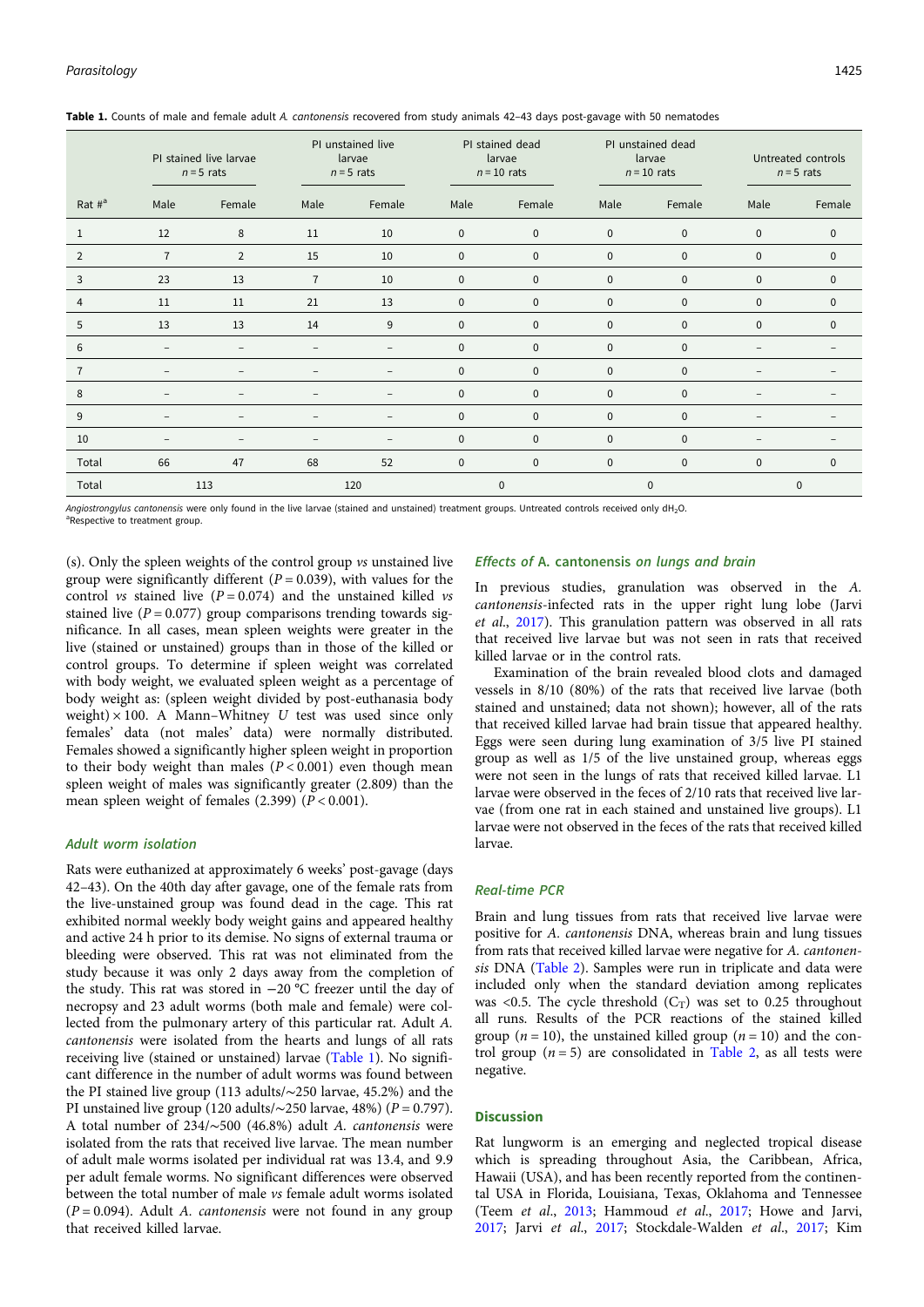| Treatment | Rat #                     | # qPCR runs               | Tissue       | Mean Ct value | Mean standard deviation | qPCR results |
|-----------|---------------------------|---------------------------|--------------|---------------|-------------------------|--------------|
| Stained   | $1 - 10$                  | 27                        | <b>Brain</b> | $\pmb{0}$     | $\pmb{0}$               | Neg          |
| Killed    |                           | 12                        | Lungs        | $\pmb{0}$     | $\pmb{0}$               | Neg          |
| Stained   | $\,1\,$                   | $\mathsf{3}$              | <b>Brain</b> | 34.951        | 0.401                   | Pos          |
| Live      |                           | $\,1$                     | Lungs        | 16.789        | 0.113                   | Pos          |
|           | $\overline{2}$            | $\sqrt{4}$                | <b>Brain</b> | 30.492        | 0.184                   | Pos          |
|           |                           | $1\,$                     | Lungs        | 15.886        | 0.117                   | Pos          |
|           | $\ensuremath{\mathsf{3}}$ | $\ensuremath{\mathsf{3}}$ | <b>Brain</b> | 36.014        | 0.19                    | Pos          |
|           |                           | $1\,$                     | Lungs        | 23.779        | 0.068                   | Pos          |
|           | $\overline{4}$            | $\sqrt{4}$                | <b>Brain</b> | 35.589        | 0.35                    | Pos          |
|           |                           | $1\,$                     | Lungs        | 27.216        | 0.084                   | Pos          |
|           | $\sqrt{5}$                | $\mathsf 3$               | <b>Brain</b> | 36.287        | 0.154                   | Pos          |
|           |                           | $\,1$                     | Lungs        | 20.713        | 0.181                   | Pos          |
| Unstained | $1 - 10$                  | 25                        | <b>Brain</b> | $\pmb{0}$     | $\pmb{0}$               | Neg          |
| Killed    |                           | 13                        | Lungs        | $\pmb{0}$     | $\pmb{0}$               | Neg          |
| Unstained | $1\,$                     | $\,1$                     | <b>Brain</b> | 34.859        | 0.472                   | Pos          |
| Live      |                           | $\,1\,$                   | Lungs        | 15.899        | 0.063                   | Pos          |
|           | $\mathbf 2$               | $\,1$                     | <b>Brain</b> | 36.641        | 0.34                    | Pos          |
|           |                           | $\,1$                     | Lungs        | 29.571        | 0.224                   | Pos          |
|           | $\mathsf 3$               | $1\,$                     | <b>Brain</b> | 30.178        | 0.215                   | Pos          |
|           |                           | $\,1$                     | Lungs        | 16.424        | 0.179                   | Pos          |
|           | $\sqrt{4}$                | $\,1$                     | <b>Brain</b> | 34.706        | 0.08                    | Pos          |
|           |                           | $\,1$                     | Lungs        | 15.369        | 0.162                   | Pos          |
|           | $\mathsf S$               | $\,1$                     | <b>Brain</b> | 38.494        | 0.267                   | Pos          |
|           |                           | $1\,$                     | Lungs        | 30.409        | 0.32                    | Pos          |
| Control   | $1 - 5$                   | 15                        | <b>Brain</b> | $\pmb{0}$     | $\pmb{0}$               | Neg          |
|           |                           | $10\,$                    | Lungs        | $\pmb{0}$     | $\pmb{0}$               | Neg          |

<span id="page-7-0"></span>Table 2. Angiostrongylus cantonensis DNA detection by real-time PCR in the brain and lungs of rats post-euthanasia

All reactions were run in triplicate.

et al., [2018](#page-9-0)). Thorough studies of the efficacy of anthelmintics on A. cantonensis may produce better treatment and/or management strategies for neuroangiostrongyliasis. A previous study investigating the in vitro efficacy of anthelmintics on A. cantonensis larvae was based on the motility of the larvae after exposure to the test substances (Terada et al., [1986](#page-9-0)). Using lack of motility as a marker for death is risky, as larvae may appear less active or inactive after exposure to a substance. But lack of motility may or may not be a result of the test substance (Kusnawidjaja, [1960;](#page-9-0) Anderson et al., [1979;](#page-8-0) Terada et al., [1986](#page-9-0)), nor does lack of motility always indicate mortality; hence, a reliable marker of death is required to ensure larvae are dead and therefore non-infective. Attempts were made to stain A. cantonensis larvae with calcein AM and Hoechst 33 342, two vital fluorescent stains, to determine efficacy; neither stain was successful when incubated with live larvae. The thick, collagenous larval cuticle makes it difficult for vital stains to penetrate and to come in contact with the interior cells (Anderson et al., [1979;](#page-8-0) Cox et al., [1981](#page-8-0)). Acridine orange was also tried but resulted in high background fluorescence, and the larvae appeared dead by 12 h incubation. This study describes the use of PI to stain live and dead L3 A. cantonensis larvae (with live and dead unstained larvae as controls), with assay validation in rats via infection challenges. The PI stain was only observed in larvae killed by freezing in methanol, with no live larvae taking up the stain. Adult worms and A. cantonensis DNA were found

in the heart, lung or brain tissues of rats gavaged only with stained or unstained live larvae.

There were five treatment groups included in this study. The purpose of the stained dead larvae treatment was to verify that the method used to kill the larvae resulted in non-infective larvae. The stained live treatment served to determine if the PI interfered with the infection and development in the rat. No significant differences were seen in the number of adult worms isolated from the PI-treated live larvae ( $n = 113$ ) compared with the unstained live larvae group  $(n = 120$  adult worms) confirming that the stain had no effect on worm development in the rats. The unstained dead larvae treatment demonstrated that the technique used to kill the larvae was effective in the absence of PI. The live unstained treatment showed that larvae do not lose virulence during processing. The untreated control group received 1 mL of  $dH<sub>2</sub>O$  with no larvae to monitor for cross-contamination and to compare organ health and body mass with the other groups. PI was effective in differentially staining dead larvae and did not interfere with normal larval development in rats.

For this study, 1700 A. cantonensis L3 larvae were isolated and exposed to 0.5% pepsin-HCl (pH 1.41) solution (artificial gastric juice) for 30 min. Larvae were exposed to an acid solution in order to kill any soil nematodes present in the slug, as soil nematodes cannot survive acid exposure (Matute, [2013](#page-9-0)), and to mimic any unknown physiological or biochemical effects that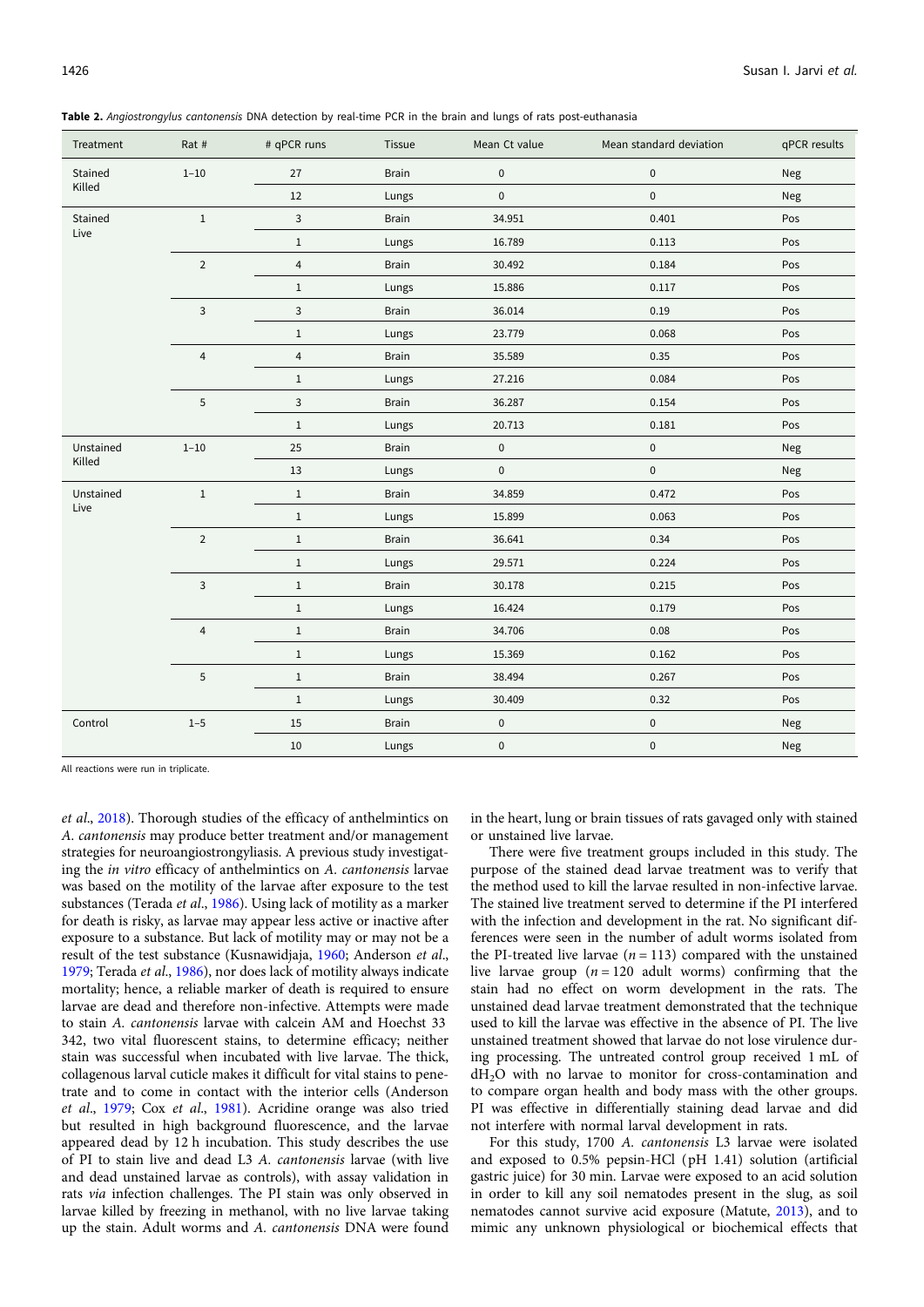<span id="page-8-0"></span>may be triggered in A. cantonensis L3 larvae by gastric acid when ingested by a mammalian host. L3 larvae were killed using 100% methanol and freezing at −80 °C for 30 min. It should be noted that larvae were still alive and motile when water or 70% isopropyl was used in place of methanol. After freezing, methanol was replaced with  $dH_20$  to avoid any methanol-associated complications in rats.

While the images we produced on the Operetta after staining dead larvae with PI resulted in bright white larvae, some variation in staining has been noted over time in other studies as the larvae begin to die. Based on observation, the larvae appear to take up the stain from the inside, starting with the gastrointestinal tract. As cells throughout the larvae die at different rates they seem to take up the stain differentially, resulting in a range of staining. However, this study did not assess the physiological state or infectivity of partially stained larvae and thus it cannot be determined whether such larvae are alive or infective. When fluorescent microscopy is used for imaging, since the peak emission of PI is 617 nm, the PI-stained larvae are expected to appear red. The colour setting on the Operetta was selected as bright yellow or white to enhance contrast. The cuticle of nematodes is composed of collagen, which is known to have autofluorescence between 420 and 510 nm (Cox et al., 1981; Croce and Bottiroli, 2014; Page et al., [2014](#page-9-0)). The use of the fluorescein filter allowed us to visualize peak autofluorescence of A. cantonensis larvae which, in combination with the PI filter, allowed another mechanism for distinguishing live vs dead larvae.

At the end of the study, we found no significant differences in body weight between treatment groups; however, the male weight was consistently greater than the female weight, which is typical of Wistar rat strains ([https://www.criver.com/products-services/find](https://www.criver.com/products-services/find-model/wistar-igs-rat?region=3611)[model/wistar-igs-rat?region=3611](https://www.criver.com/products-services/find-model/wistar-igs-rat?region=3611)). Analysing males separately from females, we did find a significant difference in the change in body weight between pre-treatment and post-euthanasia weights with the males increasing more in body mass than females. This could be due to increased food consumption and faster growth rate by the males.

The mean spleen mass of rats that received live larvae was greater compared to groups that received killed larvae (stained and unstained) and controls, but significant differences were only observed between the control vs unstained live groups. While mean spleen weight was significantly greater in males than in females, interestingly, spleen weight as a percentage of body weight was significantly greater in females than in males. However, this finding does not appear to be experimentally-related as this was also observed in the control group.

From our previous studies, we observed that granulation of the upper right lung lobe is a sign of A. cantonensis infection in rats (Jarvi et al., 2017). Similar granulations were seen in all the rats that received live larvae (stained and unstained), but not in rats that received killed larvae (stained or unstained) in this study. The upper right lung lobe is the first lobe to receive blood from the heart and may serve as a 'filter' to the rest of the lungs.

We detected adult worms in the pulmonary arteries, eggs in the lungs and L1 larvae in the feces of some of the rats receiving live larvae (both stained and unstained), but not in any of the rats receiving dead larvae. This suggests that PI does not interfere with the development and reproduction of A. cantonensis larvae in rats, and that staining with PI provides a valid assay for determining death in A. cantonensis larvae. This validated assay will allow us to evaluate the effects of anthelmintics on L3 larvae in vitro, determine which commercially available vegetable washes are most effective in killing larvae, and determine what effect other treatments such as heat, freezing, exposure to UV light and irradiation may have on L3 A. cantonensis.

Acknowledgements. The authors would like to thank Ghee Tan and John Cordova for helpful suggestions towards the development of the assay.

Financial support. This work was supported by the Hawaii County Council (especially Council members Eileen O'hara, Jen Ruggles, Tim Richards, Karen Eoff, Maile David, and Sue Lee Loy), USDA-APHIS Wildlife Services National Wildlife Research Center Hawai`i Field Station, the Hawai`i State Legislature, and the Daniel K. Inouye College of Pharmacy.

#### Conflict of interest. None.

Ethical standards. All animal procedures were conducted according to the Guidelines of the American Society of Mammologists for the use of mammals in research (Sikes et al., [2011](#page-9-0)) and following approved Institutional Animal Care and Use Committee protocols (USDA NWRC QA-2879) and (University of Hawaii) exempt TEX 18-007. This study was approved by the University of Hawaii Institutional Biosafety Committee.

#### References

- Anderson RV, Gould WD, Ingham RE and Coleman DC (1979) A staining method for nematodes: determination of nematode resistant stage and direct count from soil. Transactions of the American Microscopical Society American Microscopical Society 989, 213–218.
- Ash LR (1970) Diagnostic morphology of the third-stage larvae of Angiostrongylus cantonensis, Angiostrongylus vasorum, Aelurostrongylus abstrusus and Anafilaroides rostratus (nematoda: metastrongyloidea). Journal of Parasitology 56, 249–253.
- Besselsen DG (1995) Detection of rodent parvoviruses by PCR. In Meltzer SJ (ed.) PCR in Bioanalysis. Methods in Molecular Biology, 92, 31–37. Humana Press, Inc, Totowa, NJ.
- Chandel ST (2002) Saffron stain for differentiating live and dead nematodes. Nematologia Mediterranea 30, 137–138.
- Cheng TC and Alicata JE (1964) Possible role of water in the transmission of Angiostrongylus cantonensis (Nematoda: Metastrongylidae). Journal of Parasitology 50, 39–40.
- Cox GN, Staprans S and Edgar RS (1981) The cuticle of Caenorhabditis elegans: II. Stage-specific changes in ultrastructure and protein composition during postembryonic development. Developmental Biology 86, 456–470.
- Croce AC and Bottiroli G (2014) Autofluorescence spectroscopy and imaging: a tool for biomedical research and diagnosis. European Journal of Histochemistry 58, 2461.
- Crook JR, Fulton SE and Supanwong K (1971) The infectivity of third stage Angiostrongylus cantonensis larvae shed from drowned Achatina fulica snail and the effect of chemical agents on infectivity. Transactions of the Royal Society of Tropical Medicine and Hygiene 65, 5.
- Ferreira SR, Mendes TAO, Bueno LL, de-Araújo JV, Bartholomeu DC and Fujiwara RT (2015) A new methodology for evaluation of nematode viability. BioMed Research International, 1–7. doi.org/10.1155/2015/879263.
- Gilbert DL and Ehrenstein G (1984) Membrane surface charge. Current Topics in Membrane Transport 22, 407–421.
- Hammoud RA, Nayes SL, Murphy JR, Heresi GP, Butler IJ and Pérez N (2017) Angiostrongylus cantonensis Meningitis and myelitis, Texas, USA. Emerging Infectious Diseases 23, 1037–1038.
- Heyneman D and Lim BL (1967) Angiostrongylus cantonensis: proof of direct transmission with its epidemiological implications. Science 158, 1057.
- Hollingsworth RG, Kaneta R, Sullivan JJ, Bishop HS, Qvarnstrom Y, da Silva AJ and Robinson DG. (2007) Distribution of Parmarion cf. Martensi (Pulmonata: Helicarionidae), a new semi-slug pest on Hawaii Island, and it's potential as a vector for human angiostrongyliasis. Pacific Science 61, 457–467.
- Howe K and Jarvi SJ (2017) Angiostrongyliasis (rat lungworm disease): viewpoints from Hawai`i Island. ACS Chemical Neuroscience 8, 1820–1822.
- Howe K, Kaluna L, Lozano A, Torres Fischer B, Tagami Y, McHugh R and Jarvi S (2019) Water transmission potential of Angiostrongylus cantonensis: larval viability and effectiveness of rainwater catchment sediment filters. PLoS ONE 14, e0209813. <https://doi.org/10.1371/journal.pone.0209813>.
- Jarvi SI, Farias ME, Howe K, Jacquier S, Hollingsworth R and Pitt W (2012) Quantitative PCR estimates Angiostrongylus cantonensis infection levels in semi-slugs (Parmarion martensi). Molecular and Biochemical Parasitology 185, 174–176.